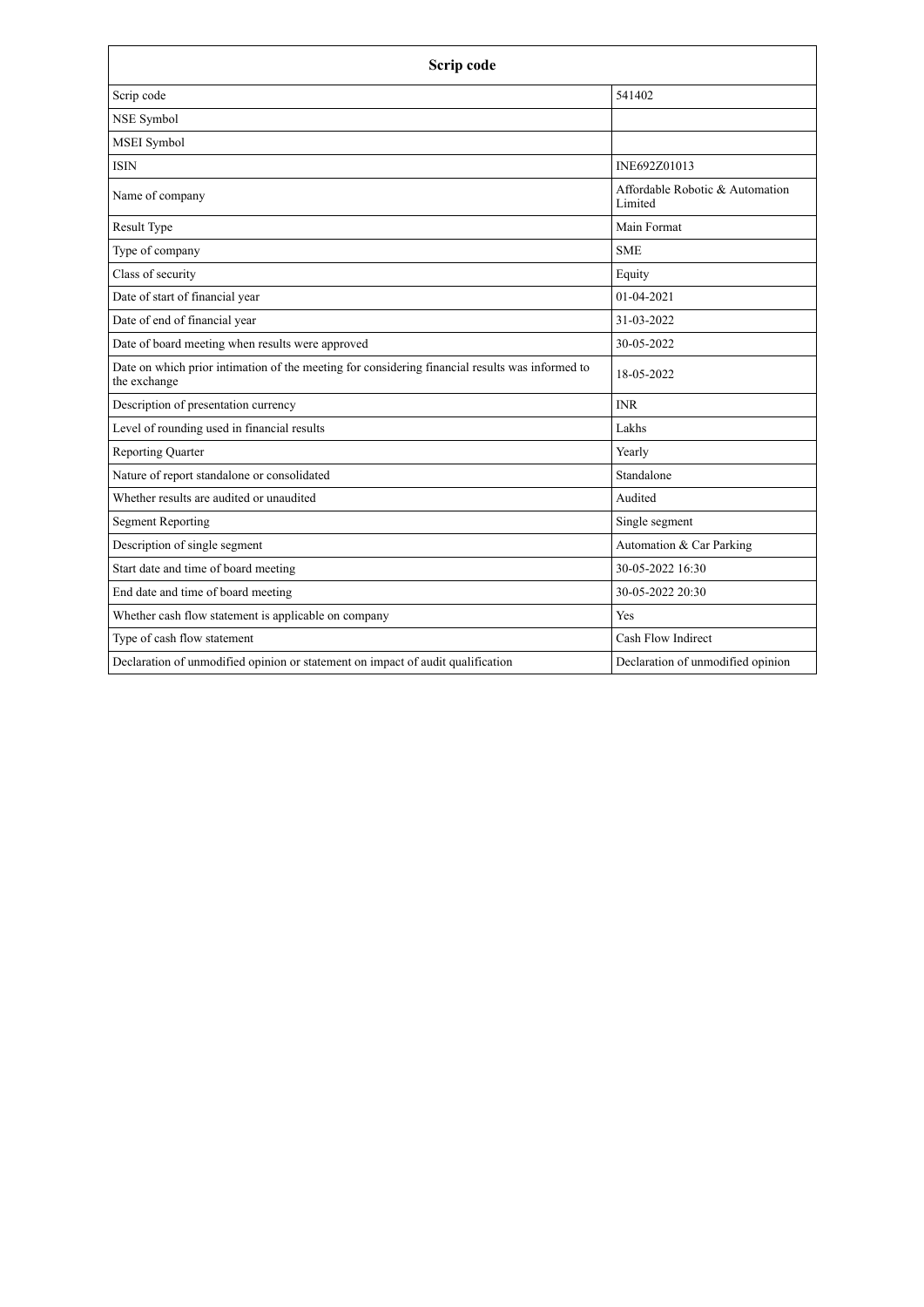|                             | Financial Results – Other than Bank                                                                                                                                                           |                                            |                                                               |  |
|-----------------------------|-----------------------------------------------------------------------------------------------------------------------------------------------------------------------------------------------|--------------------------------------------|---------------------------------------------------------------|--|
|                             | <b>Particulars</b>                                                                                                                                                                            | 3 months/ 6 months ended<br>$(dd-mm-yyyy)$ | Year to date figures for current period<br>ended (dd-mm-yyyy) |  |
| A                           | Date of start of reporting period                                                                                                                                                             | $01-10-2021$                               | $01 - 04 - 2021$                                              |  |
| $\overline{B}$              | Date of end of reporting period                                                                                                                                                               | 31-03-2022                                 | 31-03-2022                                                    |  |
| $\mathcal{C}$               | Whether results are audited or unaudited                                                                                                                                                      | Audited                                    | Audited                                                       |  |
| D                           | Nature of report standalone or consolidated                                                                                                                                                   | Standalone                                 | Standalone                                                    |  |
| Part<br>Т                   | Blue color marked fields are non-mandatory. For Consolidated Results, if the company has no figures for 3 months / 6<br>months ended, in such case zero shall be inserted in the said column. |                                            |                                                               |  |
| 1                           | <b>Revenue From Operations</b>                                                                                                                                                                |                                            |                                                               |  |
|                             | Revenue from operations                                                                                                                                                                       | 5101.14                                    | 8109.749                                                      |  |
|                             | Other income                                                                                                                                                                                  | 11.14                                      | 13.535                                                        |  |
|                             | <b>Total Revenue</b>                                                                                                                                                                          | 5112.28                                    | 8123.284                                                      |  |
| $\mathbf{2}$                | <b>Expenses</b>                                                                                                                                                                               |                                            |                                                               |  |
| (a)                         | Cost of materials consumed                                                                                                                                                                    | 3223.99                                    | 5057.194                                                      |  |
| (b)                         | Purchases of stock-in-trade                                                                                                                                                                   | $\mathbf{0}$                               | $\mathbf{0}$                                                  |  |
| (c)                         | Changes in inventories of finished goods, work-in-<br>progress and stock-in-trade                                                                                                             | $\theta$                                   | $\theta$                                                      |  |
| (d)                         | Employee benefit expense                                                                                                                                                                      | 856.15                                     | 1422.334                                                      |  |
| (e)                         | Finance costs                                                                                                                                                                                 | 139.15                                     | 218.935                                                       |  |
| (f)                         | Depreciation and amortisation expense                                                                                                                                                         | 65.36                                      | 141.41                                                        |  |
| $\left( \mathbf{g} \right)$ | <b>Other Expenses</b>                                                                                                                                                                         |                                            |                                                               |  |
| 1                           | Other Expenses                                                                                                                                                                                | 672.75                                     | 1037.728                                                      |  |
|                             | <b>Total other expenses</b>                                                                                                                                                                   | 672.75                                     | 1037.728                                                      |  |
|                             | <b>Total expenses</b>                                                                                                                                                                         | 4957.4                                     | 7877.601                                                      |  |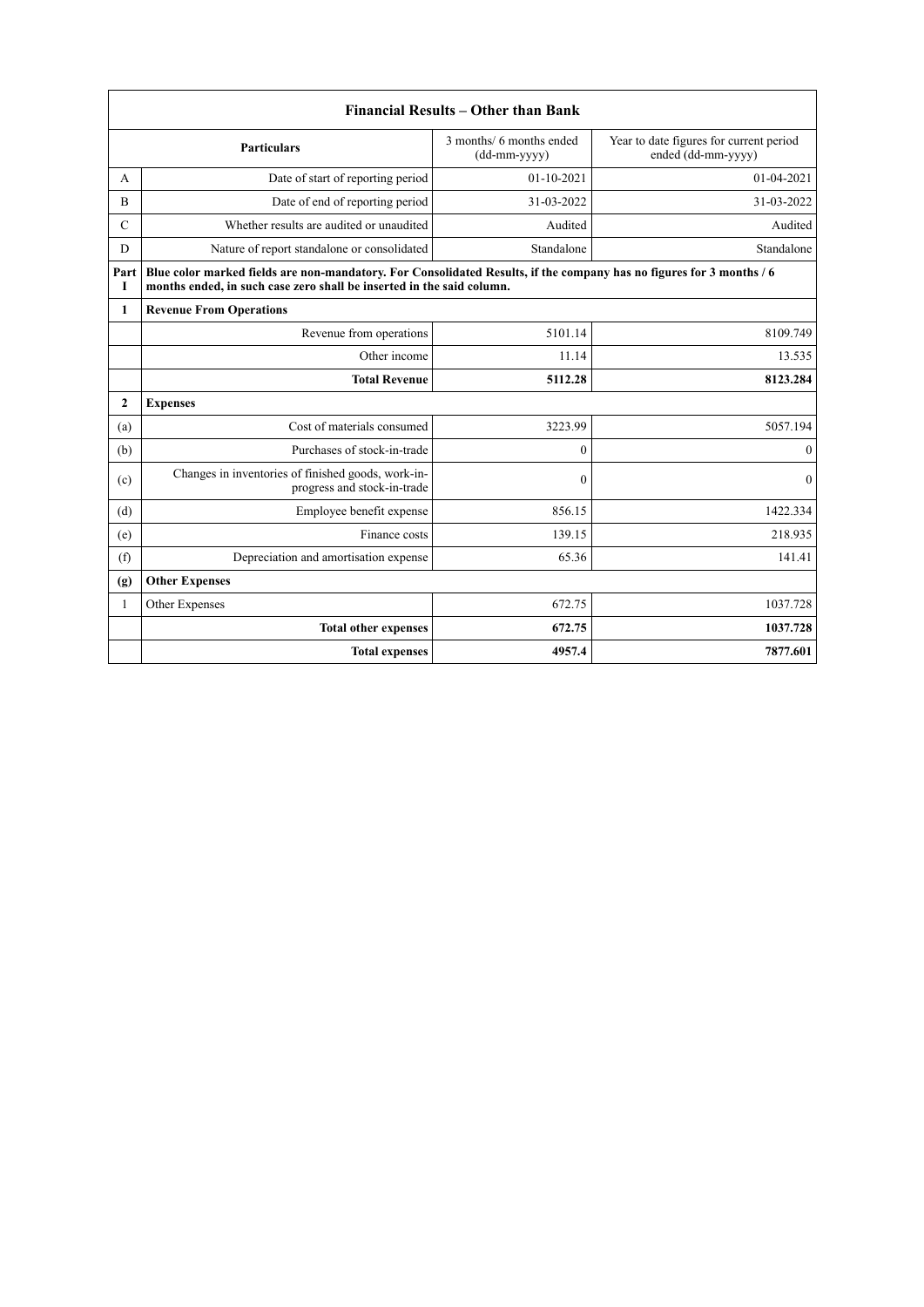|               |                                                                                                                                                                                               | <b>Financial Results - Other than Bank</b> |                                                               |
|---------------|-----------------------------------------------------------------------------------------------------------------------------------------------------------------------------------------------|--------------------------------------------|---------------------------------------------------------------|
|               | <b>Particulars</b>                                                                                                                                                                            | 3 months/ 6 months ended (dd-<br>mm-yyyy)  | Year to date figures for current period ended<br>(dd-mm-yyyy) |
| A             | Date of start of reporting period                                                                                                                                                             | 01-10-2021                                 | $01 - 04 - 2021$                                              |
| B             | Date of end of reporting period                                                                                                                                                               | 31-03-2022                                 | 31-03-2022                                                    |
| $\mathcal{C}$ | Whether results are audited or unaudited                                                                                                                                                      | Audited                                    | Audited                                                       |
| D             | Nature of report standalone or consolidated                                                                                                                                                   | Standalone                                 | Standalone                                                    |
| Part<br>Т     | Blue color marked fields are non-mandatory. For Consolidated Results, if the company has no figures for 3 months / 6<br>months ended, in such case zero shall be inserted in the said column. |                                            |                                                               |
| 3             | Profit before exceptional and extraordinary<br>items and tax                                                                                                                                  | 154.88                                     | 245.683                                                       |
| 4             | Exceptional items                                                                                                                                                                             | $\theta$                                   | $\theta$                                                      |
| 5             | Profit before extraordinary items and tax                                                                                                                                                     | 154.88                                     | 245.683                                                       |
| 6             | Extraordinary items                                                                                                                                                                           | $\theta$                                   | $\Omega$                                                      |
| 7             | Profit before tax                                                                                                                                                                             | 154.88                                     | 245.683                                                       |
|               | Current tax                                                                                                                                                                                   | $-15.13$                                   | 6.48                                                          |
|               | Deferred tax                                                                                                                                                                                  | 6.38                                       | 2.287                                                         |
|               | <b>Total tax expenses</b>                                                                                                                                                                     | $-8.75$                                    | 8.767                                                         |
| 9             | Net Profit Loss for the period from<br>continuing operations                                                                                                                                  | 163.63                                     | 236.916                                                       |
| 10            | Profit (loss) from discontinuing operations<br>before tax                                                                                                                                     | $\theta$                                   | $\mathbf{0}$                                                  |
| 11            | Tax expense of discontinuing operations                                                                                                                                                       | $\Omega$                                   | $\Omega$                                                      |
| 12            | Net profit (loss) from discontinuing operation<br>after tax                                                                                                                                   | $\Omega$                                   | $\Omega$                                                      |
| 13            | Profit (loss) for period before minority<br>interest                                                                                                                                          | 163.63                                     | 236.916                                                       |
| 16            | Net profit (Loss) for the period                                                                                                                                                              | 163.63                                     | 236.916                                                       |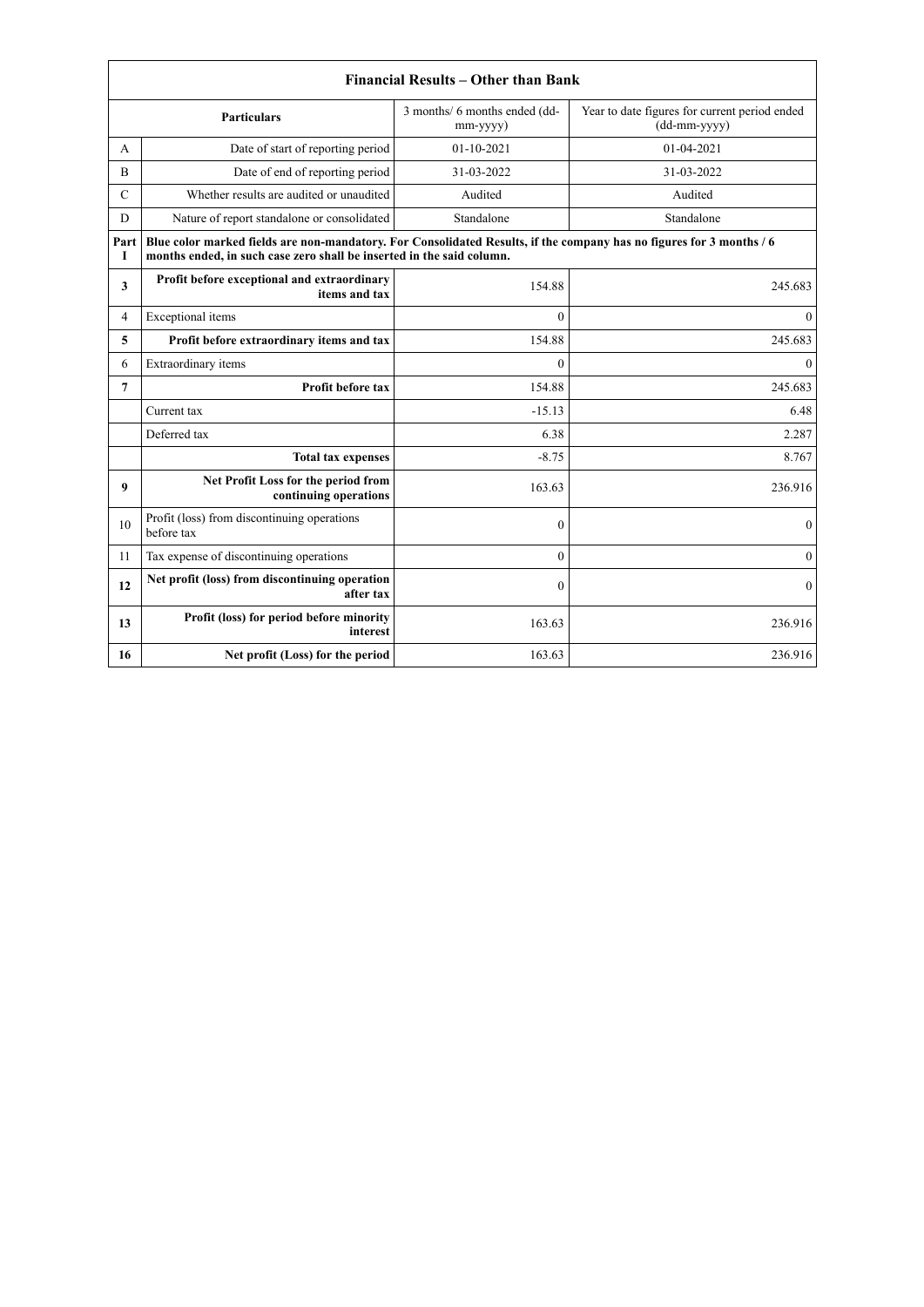|               |                                                                                                                                                                                               | Financial Results - Other than Bank        |                                                               |
|---------------|-----------------------------------------------------------------------------------------------------------------------------------------------------------------------------------------------|--------------------------------------------|---------------------------------------------------------------|
|               | <b>Particulars</b>                                                                                                                                                                            | 3 months/ 6 months ended<br>$(dd-mm-yyyy)$ | Year to date figures for current period<br>ended (dd-mm-yyyy) |
| A             | Date of start of reporting period                                                                                                                                                             | $01 - 10 - 2021$                           | $01-04-2021$                                                  |
| B             | Date of end of reporting period                                                                                                                                                               | 31-03-2022                                 | 31-03-2022                                                    |
| $\mathcal{C}$ | Whether results are audited or unaudited                                                                                                                                                      | Audited                                    | Audited                                                       |
| D             | Nature of report standalone or consolidated                                                                                                                                                   | Standalone                                 | Standalone                                                    |
| Part<br>1     | Blue color marked fields are non-mandatory. For Consolidated Results, if the company has no figures for 3 months / 6<br>months ended, in such case zero shall be inserted in the said column. |                                            |                                                               |
| 17            | Details of equity share capital                                                                                                                                                               |                                            |                                                               |
|               | Paid-up equity share capital                                                                                                                                                                  | 101796000                                  | 101796000                                                     |
|               | Face value of equity share capital                                                                                                                                                            | 10                                         | 10                                                            |
| 17            | <b>Details of debt securities</b>                                                                                                                                                             |                                            |                                                               |
|               | Basic earnings (loss) per share from continuing and<br>discontinued operations                                                                                                                | 1.61                                       | 2.33                                                          |
| 20            | Debt equity ratio                                                                                                                                                                             |                                            |                                                               |
| 21            | Debt service coverage ratio                                                                                                                                                                   | 1.66                                       | 1.66                                                          |
| 22            | Interest service coverage ratio                                                                                                                                                               | 1.66                                       | 1.66                                                          |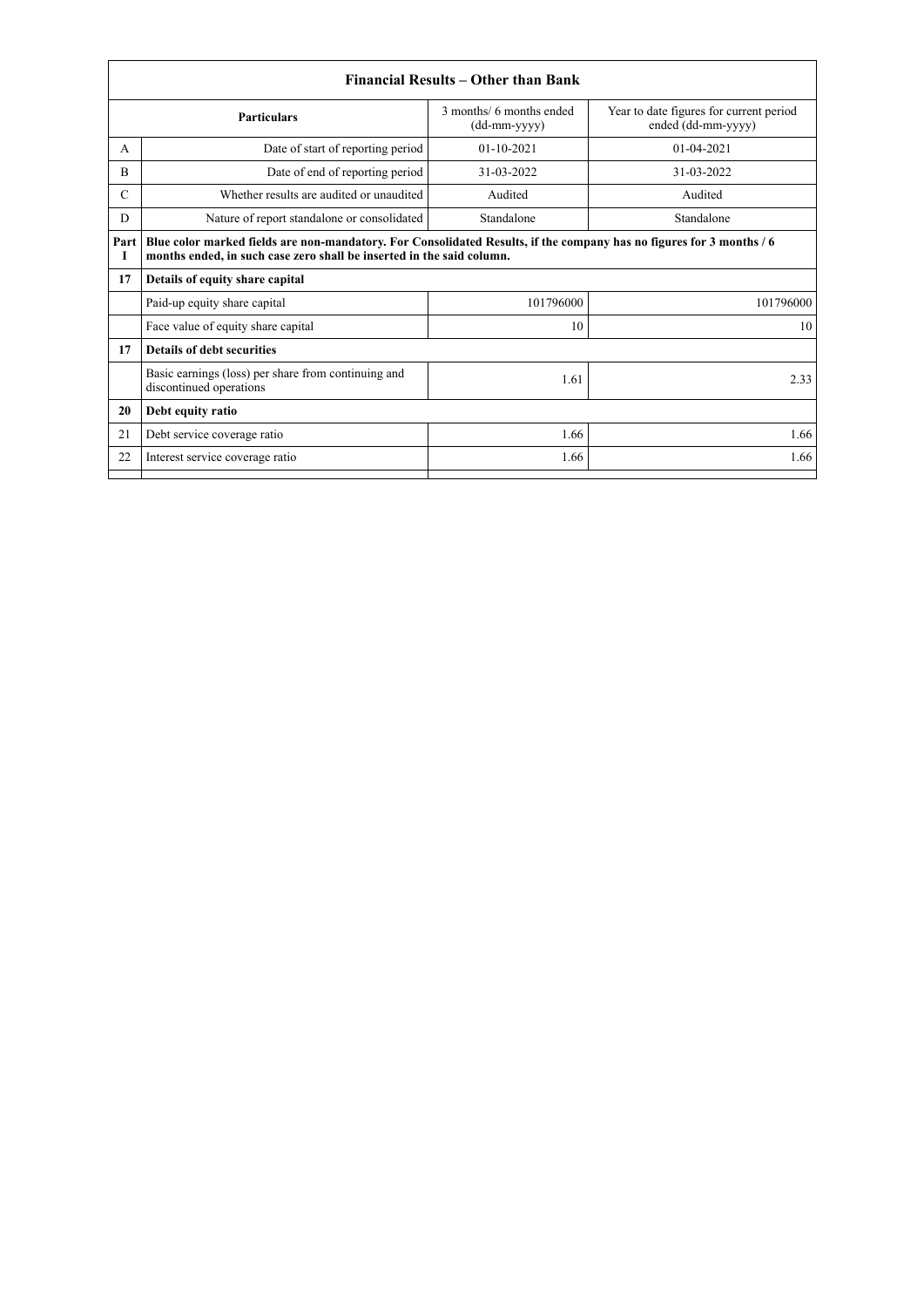| Particulars<br>Current year ended (dd-mm-yyyy)<br>01-04-2021<br>Date of start of reporting period<br>Date of end of reporting period<br>31-03-2022<br>Whether results are audited or unaudited<br>Audited<br>Standalone<br>Nature of report standalone or consolidated<br><b>Equity and liabilities</b><br><b>Shareholders' funds</b><br>$\mathbf{1}$<br>Share capital<br>1017.96<br>Reserves and surplus<br>3808.75<br>Money received against share warrants<br>$\bf{0}$<br>4826.71<br><b>Total shareholders' funds</b><br>Share application money pending allotment<br>2<br>$\mathbf{0}$<br>3<br>Deferred government grants<br>$\mathbf{0}$<br>Minority interest<br>4<br>5<br><b>Non-current liabilities</b><br>1491.49<br>Long-term borrowings<br>Deferred tax liabilities (net)<br>$\boldsymbol{0}$<br>$\mathbf{0}$<br>Foreign currency monetary item translation difference liability account<br>Other long-term liabilities<br>53.63<br>Long-term provisions<br>$\left( \right)$<br>1545.12<br><b>Total non-current liabilities</b><br><b>Current liabilities</b><br>6<br>1535.46<br>Short-term borrowings<br><b>Trade Payables</b><br>489.56<br>(A) Total outstanding dues of micro enterprises and small enterprises<br>(B) Total outstanding dues of creditors other than micro enterprises and small enterprises<br>2057.06<br>Other current liabilities<br>850<br>253.61<br>Short-term provisions<br><b>Total current liabilities</b><br>5185.69<br><b>Total equity and liabilities</b><br>11557.52<br><b>Assets</b><br>1<br><b>Non-current assets</b><br><b>Fixed assets</b><br>(i)<br>Tangible assets<br>1282.16<br>Producing properties<br>$\mathbf{0}$<br>Intangible assets<br>13.38<br>Preproducing properties<br>$\mathbf{0}$<br>Tangible assets capital work-in-progress<br>1459.74<br>Intangible assets under development or work-in-progress<br>19.95<br>2775.23<br><b>Total fixed assets</b> | <b>Statement of Asset and Liabilities</b> |  |
|-------------------------------------------------------------------------------------------------------------------------------------------------------------------------------------------------------------------------------------------------------------------------------------------------------------------------------------------------------------------------------------------------------------------------------------------------------------------------------------------------------------------------------------------------------------------------------------------------------------------------------------------------------------------------------------------------------------------------------------------------------------------------------------------------------------------------------------------------------------------------------------------------------------------------------------------------------------------------------------------------------------------------------------------------------------------------------------------------------------------------------------------------------------------------------------------------------------------------------------------------------------------------------------------------------------------------------------------------------------------------------------------------------------------------------------------------------------------------------------------------------------------------------------------------------------------------------------------------------------------------------------------------------------------------------------------------------------------------------------------------------------------------------------------------------------------------------------------------------------------------------------------------------------------|-------------------------------------------|--|
|                                                                                                                                                                                                                                                                                                                                                                                                                                                                                                                                                                                                                                                                                                                                                                                                                                                                                                                                                                                                                                                                                                                                                                                                                                                                                                                                                                                                                                                                                                                                                                                                                                                                                                                                                                                                                                                                                                                   |                                           |  |
|                                                                                                                                                                                                                                                                                                                                                                                                                                                                                                                                                                                                                                                                                                                                                                                                                                                                                                                                                                                                                                                                                                                                                                                                                                                                                                                                                                                                                                                                                                                                                                                                                                                                                                                                                                                                                                                                                                                   |                                           |  |
|                                                                                                                                                                                                                                                                                                                                                                                                                                                                                                                                                                                                                                                                                                                                                                                                                                                                                                                                                                                                                                                                                                                                                                                                                                                                                                                                                                                                                                                                                                                                                                                                                                                                                                                                                                                                                                                                                                                   |                                           |  |
|                                                                                                                                                                                                                                                                                                                                                                                                                                                                                                                                                                                                                                                                                                                                                                                                                                                                                                                                                                                                                                                                                                                                                                                                                                                                                                                                                                                                                                                                                                                                                                                                                                                                                                                                                                                                                                                                                                                   |                                           |  |
|                                                                                                                                                                                                                                                                                                                                                                                                                                                                                                                                                                                                                                                                                                                                                                                                                                                                                                                                                                                                                                                                                                                                                                                                                                                                                                                                                                                                                                                                                                                                                                                                                                                                                                                                                                                                                                                                                                                   |                                           |  |
|                                                                                                                                                                                                                                                                                                                                                                                                                                                                                                                                                                                                                                                                                                                                                                                                                                                                                                                                                                                                                                                                                                                                                                                                                                                                                                                                                                                                                                                                                                                                                                                                                                                                                                                                                                                                                                                                                                                   |                                           |  |
|                                                                                                                                                                                                                                                                                                                                                                                                                                                                                                                                                                                                                                                                                                                                                                                                                                                                                                                                                                                                                                                                                                                                                                                                                                                                                                                                                                                                                                                                                                                                                                                                                                                                                                                                                                                                                                                                                                                   |                                           |  |
|                                                                                                                                                                                                                                                                                                                                                                                                                                                                                                                                                                                                                                                                                                                                                                                                                                                                                                                                                                                                                                                                                                                                                                                                                                                                                                                                                                                                                                                                                                                                                                                                                                                                                                                                                                                                                                                                                                                   |                                           |  |
|                                                                                                                                                                                                                                                                                                                                                                                                                                                                                                                                                                                                                                                                                                                                                                                                                                                                                                                                                                                                                                                                                                                                                                                                                                                                                                                                                                                                                                                                                                                                                                                                                                                                                                                                                                                                                                                                                                                   |                                           |  |
|                                                                                                                                                                                                                                                                                                                                                                                                                                                                                                                                                                                                                                                                                                                                                                                                                                                                                                                                                                                                                                                                                                                                                                                                                                                                                                                                                                                                                                                                                                                                                                                                                                                                                                                                                                                                                                                                                                                   |                                           |  |
|                                                                                                                                                                                                                                                                                                                                                                                                                                                                                                                                                                                                                                                                                                                                                                                                                                                                                                                                                                                                                                                                                                                                                                                                                                                                                                                                                                                                                                                                                                                                                                                                                                                                                                                                                                                                                                                                                                                   |                                           |  |
|                                                                                                                                                                                                                                                                                                                                                                                                                                                                                                                                                                                                                                                                                                                                                                                                                                                                                                                                                                                                                                                                                                                                                                                                                                                                                                                                                                                                                                                                                                                                                                                                                                                                                                                                                                                                                                                                                                                   |                                           |  |
|                                                                                                                                                                                                                                                                                                                                                                                                                                                                                                                                                                                                                                                                                                                                                                                                                                                                                                                                                                                                                                                                                                                                                                                                                                                                                                                                                                                                                                                                                                                                                                                                                                                                                                                                                                                                                                                                                                                   |                                           |  |
|                                                                                                                                                                                                                                                                                                                                                                                                                                                                                                                                                                                                                                                                                                                                                                                                                                                                                                                                                                                                                                                                                                                                                                                                                                                                                                                                                                                                                                                                                                                                                                                                                                                                                                                                                                                                                                                                                                                   |                                           |  |
|                                                                                                                                                                                                                                                                                                                                                                                                                                                                                                                                                                                                                                                                                                                                                                                                                                                                                                                                                                                                                                                                                                                                                                                                                                                                                                                                                                                                                                                                                                                                                                                                                                                                                                                                                                                                                                                                                                                   |                                           |  |
|                                                                                                                                                                                                                                                                                                                                                                                                                                                                                                                                                                                                                                                                                                                                                                                                                                                                                                                                                                                                                                                                                                                                                                                                                                                                                                                                                                                                                                                                                                                                                                                                                                                                                                                                                                                                                                                                                                                   |                                           |  |
|                                                                                                                                                                                                                                                                                                                                                                                                                                                                                                                                                                                                                                                                                                                                                                                                                                                                                                                                                                                                                                                                                                                                                                                                                                                                                                                                                                                                                                                                                                                                                                                                                                                                                                                                                                                                                                                                                                                   |                                           |  |
|                                                                                                                                                                                                                                                                                                                                                                                                                                                                                                                                                                                                                                                                                                                                                                                                                                                                                                                                                                                                                                                                                                                                                                                                                                                                                                                                                                                                                                                                                                                                                                                                                                                                                                                                                                                                                                                                                                                   |                                           |  |
|                                                                                                                                                                                                                                                                                                                                                                                                                                                                                                                                                                                                                                                                                                                                                                                                                                                                                                                                                                                                                                                                                                                                                                                                                                                                                                                                                                                                                                                                                                                                                                                                                                                                                                                                                                                                                                                                                                                   |                                           |  |
|                                                                                                                                                                                                                                                                                                                                                                                                                                                                                                                                                                                                                                                                                                                                                                                                                                                                                                                                                                                                                                                                                                                                                                                                                                                                                                                                                                                                                                                                                                                                                                                                                                                                                                                                                                                                                                                                                                                   |                                           |  |
|                                                                                                                                                                                                                                                                                                                                                                                                                                                                                                                                                                                                                                                                                                                                                                                                                                                                                                                                                                                                                                                                                                                                                                                                                                                                                                                                                                                                                                                                                                                                                                                                                                                                                                                                                                                                                                                                                                                   |                                           |  |
|                                                                                                                                                                                                                                                                                                                                                                                                                                                                                                                                                                                                                                                                                                                                                                                                                                                                                                                                                                                                                                                                                                                                                                                                                                                                                                                                                                                                                                                                                                                                                                                                                                                                                                                                                                                                                                                                                                                   |                                           |  |
|                                                                                                                                                                                                                                                                                                                                                                                                                                                                                                                                                                                                                                                                                                                                                                                                                                                                                                                                                                                                                                                                                                                                                                                                                                                                                                                                                                                                                                                                                                                                                                                                                                                                                                                                                                                                                                                                                                                   |                                           |  |
|                                                                                                                                                                                                                                                                                                                                                                                                                                                                                                                                                                                                                                                                                                                                                                                                                                                                                                                                                                                                                                                                                                                                                                                                                                                                                                                                                                                                                                                                                                                                                                                                                                                                                                                                                                                                                                                                                                                   |                                           |  |
|                                                                                                                                                                                                                                                                                                                                                                                                                                                                                                                                                                                                                                                                                                                                                                                                                                                                                                                                                                                                                                                                                                                                                                                                                                                                                                                                                                                                                                                                                                                                                                                                                                                                                                                                                                                                                                                                                                                   |                                           |  |
|                                                                                                                                                                                                                                                                                                                                                                                                                                                                                                                                                                                                                                                                                                                                                                                                                                                                                                                                                                                                                                                                                                                                                                                                                                                                                                                                                                                                                                                                                                                                                                                                                                                                                                                                                                                                                                                                                                                   |                                           |  |
|                                                                                                                                                                                                                                                                                                                                                                                                                                                                                                                                                                                                                                                                                                                                                                                                                                                                                                                                                                                                                                                                                                                                                                                                                                                                                                                                                                                                                                                                                                                                                                                                                                                                                                                                                                                                                                                                                                                   |                                           |  |
|                                                                                                                                                                                                                                                                                                                                                                                                                                                                                                                                                                                                                                                                                                                                                                                                                                                                                                                                                                                                                                                                                                                                                                                                                                                                                                                                                                                                                                                                                                                                                                                                                                                                                                                                                                                                                                                                                                                   |                                           |  |
|                                                                                                                                                                                                                                                                                                                                                                                                                                                                                                                                                                                                                                                                                                                                                                                                                                                                                                                                                                                                                                                                                                                                                                                                                                                                                                                                                                                                                                                                                                                                                                                                                                                                                                                                                                                                                                                                                                                   |                                           |  |
|                                                                                                                                                                                                                                                                                                                                                                                                                                                                                                                                                                                                                                                                                                                                                                                                                                                                                                                                                                                                                                                                                                                                                                                                                                                                                                                                                                                                                                                                                                                                                                                                                                                                                                                                                                                                                                                                                                                   |                                           |  |
|                                                                                                                                                                                                                                                                                                                                                                                                                                                                                                                                                                                                                                                                                                                                                                                                                                                                                                                                                                                                                                                                                                                                                                                                                                                                                                                                                                                                                                                                                                                                                                                                                                                                                                                                                                                                                                                                                                                   |                                           |  |
|                                                                                                                                                                                                                                                                                                                                                                                                                                                                                                                                                                                                                                                                                                                                                                                                                                                                                                                                                                                                                                                                                                                                                                                                                                                                                                                                                                                                                                                                                                                                                                                                                                                                                                                                                                                                                                                                                                                   |                                           |  |
|                                                                                                                                                                                                                                                                                                                                                                                                                                                                                                                                                                                                                                                                                                                                                                                                                                                                                                                                                                                                                                                                                                                                                                                                                                                                                                                                                                                                                                                                                                                                                                                                                                                                                                                                                                                                                                                                                                                   |                                           |  |
|                                                                                                                                                                                                                                                                                                                                                                                                                                                                                                                                                                                                                                                                                                                                                                                                                                                                                                                                                                                                                                                                                                                                                                                                                                                                                                                                                                                                                                                                                                                                                                                                                                                                                                                                                                                                                                                                                                                   |                                           |  |
|                                                                                                                                                                                                                                                                                                                                                                                                                                                                                                                                                                                                                                                                                                                                                                                                                                                                                                                                                                                                                                                                                                                                                                                                                                                                                                                                                                                                                                                                                                                                                                                                                                                                                                                                                                                                                                                                                                                   |                                           |  |
|                                                                                                                                                                                                                                                                                                                                                                                                                                                                                                                                                                                                                                                                                                                                                                                                                                                                                                                                                                                                                                                                                                                                                                                                                                                                                                                                                                                                                                                                                                                                                                                                                                                                                                                                                                                                                                                                                                                   |                                           |  |
|                                                                                                                                                                                                                                                                                                                                                                                                                                                                                                                                                                                                                                                                                                                                                                                                                                                                                                                                                                                                                                                                                                                                                                                                                                                                                                                                                                                                                                                                                                                                                                                                                                                                                                                                                                                                                                                                                                                   |                                           |  |
|                                                                                                                                                                                                                                                                                                                                                                                                                                                                                                                                                                                                                                                                                                                                                                                                                                                                                                                                                                                                                                                                                                                                                                                                                                                                                                                                                                                                                                                                                                                                                                                                                                                                                                                                                                                                                                                                                                                   |                                           |  |
|                                                                                                                                                                                                                                                                                                                                                                                                                                                                                                                                                                                                                                                                                                                                                                                                                                                                                                                                                                                                                                                                                                                                                                                                                                                                                                                                                                                                                                                                                                                                                                                                                                                                                                                                                                                                                                                                                                                   |                                           |  |
|                                                                                                                                                                                                                                                                                                                                                                                                                                                                                                                                                                                                                                                                                                                                                                                                                                                                                                                                                                                                                                                                                                                                                                                                                                                                                                                                                                                                                                                                                                                                                                                                                                                                                                                                                                                                                                                                                                                   |                                           |  |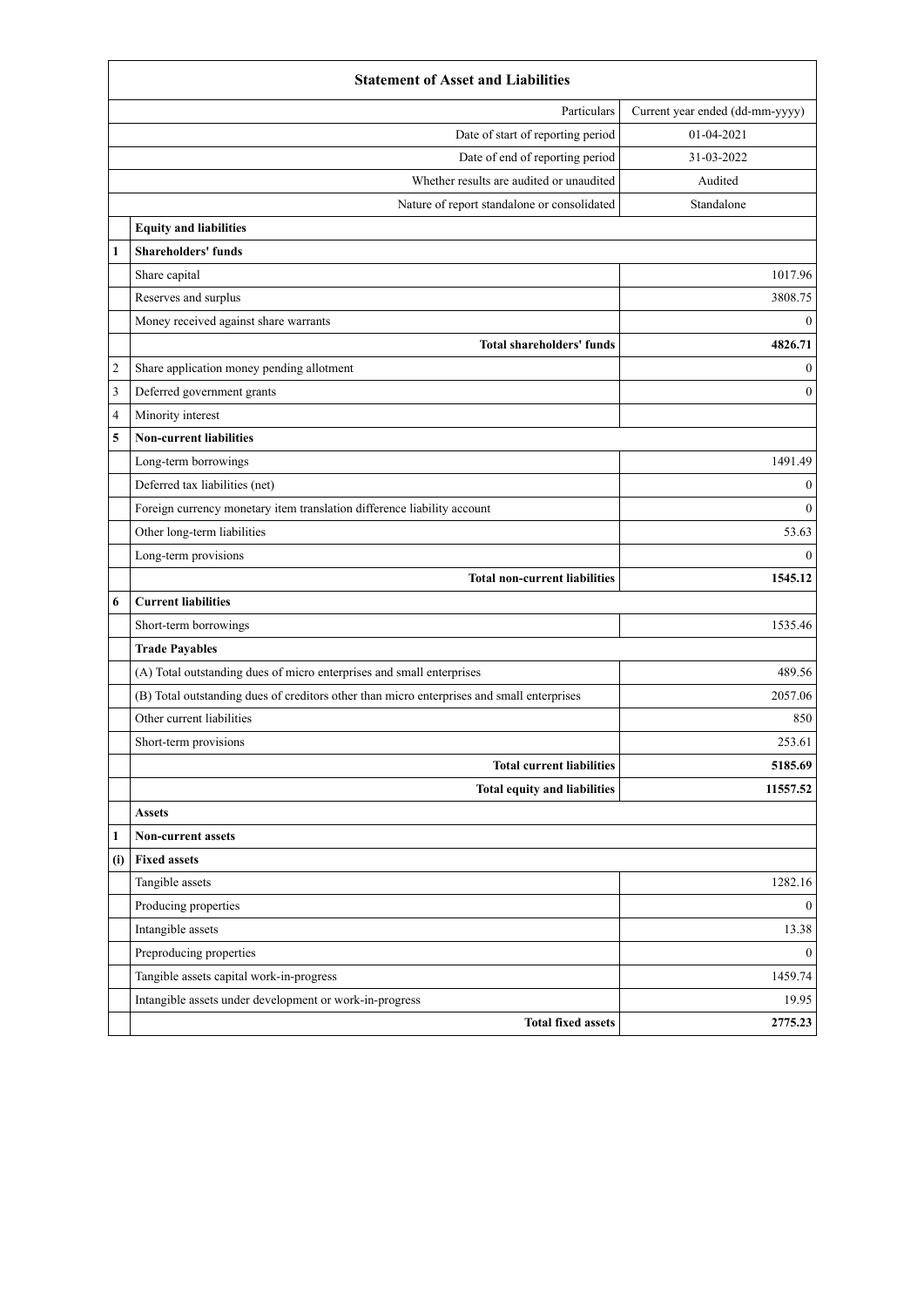|        | <b>Statement of Asset and Liabilities</b>                           |                                 |
|--------|---------------------------------------------------------------------|---------------------------------|
|        | Particulars                                                         | Current year ended (dd-mm-yyyy) |
|        | Date of start of reporting period                                   | $01-04-2021$                    |
|        | Date of end of reporting period                                     | 31-03-2022                      |
|        | Whether results are audited or unaudited                            | Audited                         |
|        | Nature of report standalone or consolidated                         | Standalone                      |
| (ii)   | Non-current investments                                             | 192.94                          |
| (v)    | Deferred tax assets (net)                                           | 5.38                            |
| (vi)   | Foreign currency monetary item translation difference asset account | $\theta$                        |
| (vii)  | Long-term loans and advances                                        | $\mathbf{0}$                    |
| (viii) | Other non-current assets                                            | 60.53                           |
|        | <b>Total non-current assets</b>                                     | 3034.08                         |
|        | <b>Current assets</b>                                               |                                 |
|        | Current investments                                                 | $\theta$                        |
|        | Inventories                                                         | 3478.52                         |
|        | Trade receivables                                                   | 4078.73                         |
|        | Cash and cash equivalents                                           | 4.16                            |
|        | Bank balance other than cash and cash equivalents                   | 236.84                          |
|        | Short-term loans and advances                                       | 252.04                          |
|        | Other current assets                                                | 473.15                          |
|        | <b>Total current assets</b>                                         | 8523.44                         |
|        | <b>Total assets</b>                                                 | 11557.52                        |
|        | Disclosure of notes on assets and liabilities                       |                                 |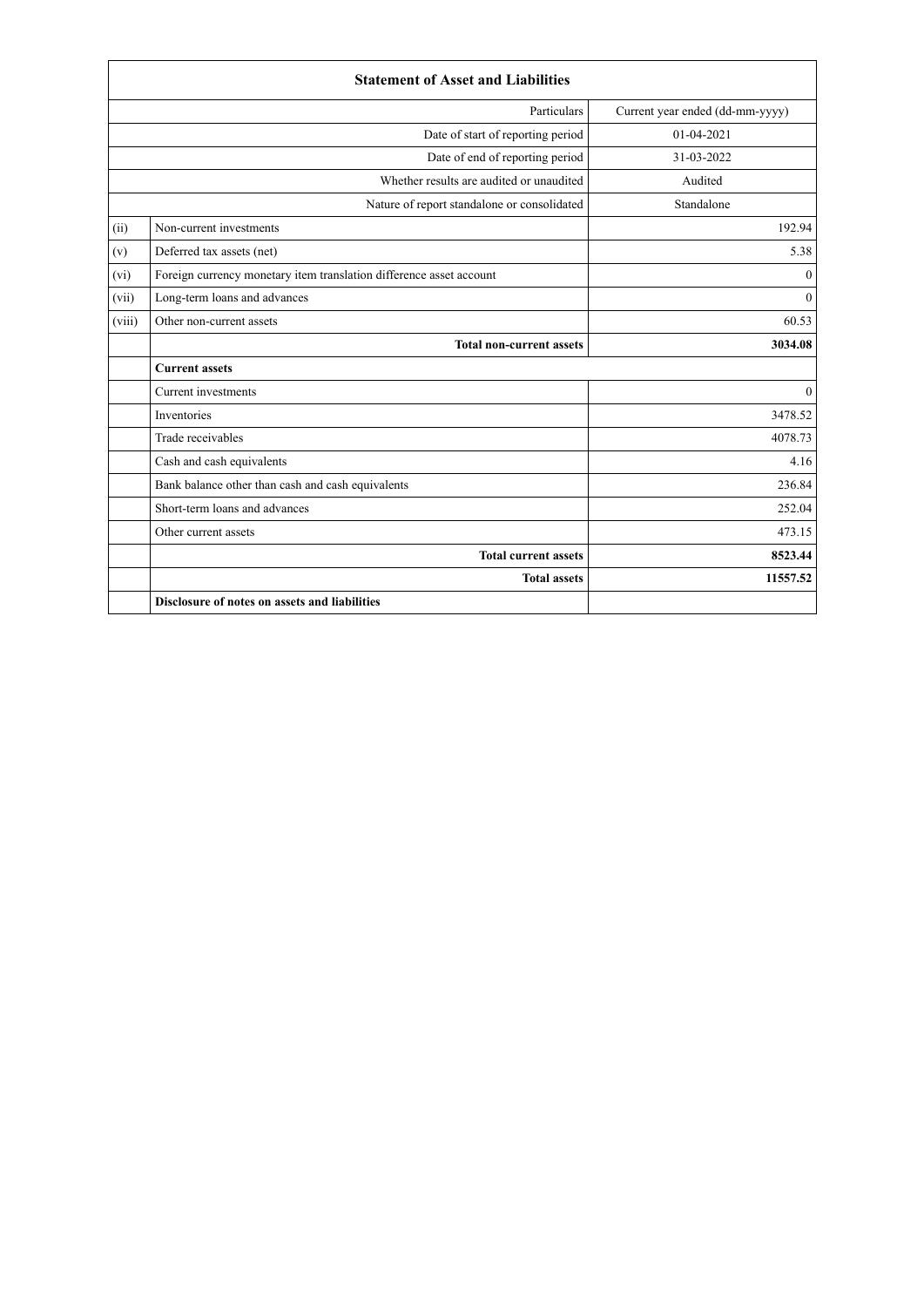|                  | Format for Reporting Segment wise Revenue, Results and Capital Employed along with the company results |                                           |                                                                |
|------------------|--------------------------------------------------------------------------------------------------------|-------------------------------------------|----------------------------------------------------------------|
|                  | <b>Particulars</b>                                                                                     | 3 months/ 6 months ended (dd-<br>mm-yyyy) | Year to date figures for current period ended (dd-<br>mm-yyyy) |
|                  | Date of start of reporting period                                                                      | $01-10-2021$                              | 01-04-2021                                                     |
|                  | Date of end of reporting period                                                                        | 31-03-2022                                | 31-03-2022                                                     |
|                  | Whether accounts are audited or unaudited                                                              | Audited                                   | Audited                                                        |
|                  | Nature of report standalone or consolidated                                                            | Standalone                                | Standalone                                                     |
| 1                | <b>Segment Revenue</b>                                                                                 |                                           |                                                                |
|                  | (net sale/income from each segment should be disclosed)                                                |                                           |                                                                |
|                  | <b>Total segment revenue</b>                                                                           |                                           |                                                                |
|                  | Less: Inter segment revenue                                                                            |                                           |                                                                |
|                  | <b>Revenue from operations</b>                                                                         |                                           |                                                                |
| $\boldsymbol{2}$ | <b>Segment Result</b>                                                                                  |                                           |                                                                |
|                  | Profit (+) / Loss (-) before tax and interest from each segment                                        |                                           |                                                                |
|                  | <b>Total Profit before tax</b>                                                                         |                                           |                                                                |
|                  | i. Finance cost                                                                                        |                                           |                                                                |
|                  | ii. Other unallocable expenditure net off<br>unallocable income                                        |                                           |                                                                |
|                  | <b>Profit before tax</b>                                                                               |                                           |                                                                |
| 3                | (Segment Asset - Segment Liabilities)                                                                  |                                           |                                                                |
|                  | <b>Segment Asset</b>                                                                                   |                                           |                                                                |
|                  | <b>Total Segment Assets</b>                                                                            |                                           |                                                                |
|                  | <b>Un-allocable Assets</b>                                                                             |                                           |                                                                |
|                  | <b>Net Segment Assets</b>                                                                              |                                           |                                                                |
| $\overline{4}$   | <b>Segment Liabilities</b>                                                                             |                                           |                                                                |
|                  | <b>Segment Liabilities</b>                                                                             |                                           |                                                                |
|                  | <b>Total Segment Liabilities</b>                                                                       |                                           |                                                                |
|                  | <b>Un-allocable Liabilities</b>                                                                        |                                           |                                                                |
|                  | <b>Net Segment Liabilities</b>                                                                         |                                           |                                                                |
|                  | Disclosure of notes on segments                                                                        |                                           |                                                                |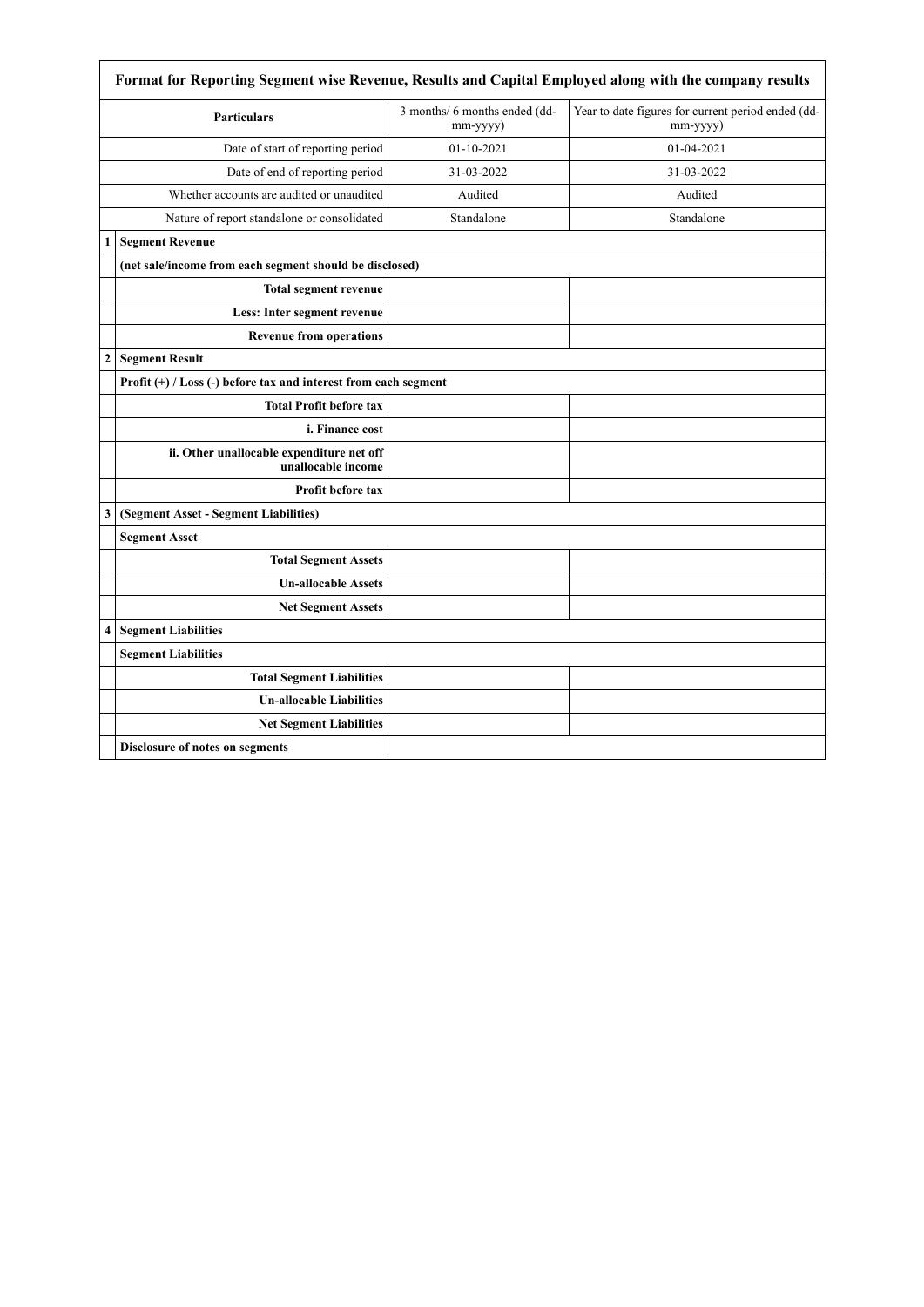|                  | <b>Cash flow statement - indirect</b>                                                                                                                                                                                                 |                         |
|------------------|---------------------------------------------------------------------------------------------------------------------------------------------------------------------------------------------------------------------------------------|-------------------------|
|                  | Particulars                                                                                                                                                                                                                           | Year ended (dd-mm-yyyy) |
| А                | Date of start of reporting period                                                                                                                                                                                                     | 01-04-2021              |
| B                | Date of end of reporting period                                                                                                                                                                                                       | 31-03-2022              |
| C                | Whether results are audited or unaudited                                                                                                                                                                                              | Audited                 |
| D                | Nature of report standalone or consolidated                                                                                                                                                                                           | Standalone              |
|                  | <b>Statement of cash flows</b>                                                                                                                                                                                                        |                         |
|                  | Cash flows from used in operating activities                                                                                                                                                                                          |                         |
|                  | Profit before extraordinary items and tax                                                                                                                                                                                             | 245.683                 |
| $\boldsymbol{2}$ | Adjustments for reconcile profit (loss)                                                                                                                                                                                               |                         |
|                  | <b>Adjustments to profit (loss)</b>                                                                                                                                                                                                   |                         |
|                  | Adjustments for finance costs                                                                                                                                                                                                         | $\theta$                |
|                  | Adjustments for depreciation and amortisation expense                                                                                                                                                                                 | 141.41                  |
|                  | Adjustments for impairment loss reversal of impairment loss recognised in profit or loss                                                                                                                                              | $\boldsymbol{0}$        |
|                  | Adjustments for unrealised foreign exchange losses gains                                                                                                                                                                              | $\theta$                |
|                  | Adjustments for dividend income                                                                                                                                                                                                       | $\theta$                |
|                  | Adjustments for share-based payments                                                                                                                                                                                                  | 0                       |
|                  | Other adjustments for which cash effects are investing or financing cash flow                                                                                                                                                         | $\theta$                |
|                  | Other adjustments to reconcile profit (loss)                                                                                                                                                                                          | O                       |
|                  | Other adjustments for non-cash items                                                                                                                                                                                                  | 0                       |
|                  | Share of profit and loss from partnership firm or association of persons or limited liability partnerships                                                                                                                            | $\theta$                |
|                  | Total adjustments to profit (loss)                                                                                                                                                                                                    | 141.41                  |
| 3                | Adjustments for working capital                                                                                                                                                                                                       |                         |
|                  | Adjustments for decrease (increase) in inventories                                                                                                                                                                                    | $-3.11$                 |
|                  | Adjustments for decrease (increase) in trade receivables                                                                                                                                                                              | 136.81                  |
|                  | Adjustments for decrease (increase) in other current assets                                                                                                                                                                           | $-327.815$              |
|                  | Adjustments for increase (decrease) in trade payables                                                                                                                                                                                 | $-54.09$                |
|                  | Adjustments for increase (decrease) in other current liabilities                                                                                                                                                                      | $-271.338$              |
|                  | Adjustments for provisions                                                                                                                                                                                                            | 88.65                   |
|                  | Total adjustments for working capital                                                                                                                                                                                                 | -430.893                |
|                  | Total adjustments for reconcile profit (loss)                                                                                                                                                                                         | $-289.483$              |
|                  | Net cash flows from (used in) operations                                                                                                                                                                                              | $-43.8$                 |
|                  | Dividends received                                                                                                                                                                                                                    | 0                       |
|                  | Interest paid                                                                                                                                                                                                                         | $-218.935$              |
|                  | Interest received                                                                                                                                                                                                                     | $-7.889$                |
|                  | Income taxes paid (refund)                                                                                                                                                                                                            | 6.48                    |
|                  | Other inflows (outflows) of cash                                                                                                                                                                                                      | 1.678                   |
|                  | Net cash flows from (used in) operating activities before extraordinary items                                                                                                                                                         | 162.444                 |
|                  | Proceeds from extraordinary items                                                                                                                                                                                                     | 0                       |
|                  | Payment for extraordinary items                                                                                                                                                                                                       | 0                       |
|                  | Net cash flows from (used in) operating activities                                                                                                                                                                                    | 162,444                 |
| 4                | Cash flows from used in investing activities                                                                                                                                                                                          |                         |
|                  | Cash flows from losing control of subsidiaries or other businesses                                                                                                                                                                    | $\boldsymbol{0}$        |
|                  | Cash flows used in obtaining control of subsidiaries or other businesses                                                                                                                                                              | $\theta$                |
|                  | Other cash receipts from sales of equity or debt instruments of other entities                                                                                                                                                        | $\theta$                |
|                  | Other cash payments to acquire equity or debt instruments of other entities                                                                                                                                                           | $\Omega$                |
|                  | Other cash receipts from sales of interests in joint ventures                                                                                                                                                                         | $\theta$                |
|                  |                                                                                                                                                                                                                                       |                         |
|                  |                                                                                                                                                                                                                                       |                         |
|                  | Other cash payments to acquire interests in joint ventures                                                                                                                                                                            | $\theta$                |
|                  | Cash receipts from share of profits of partnership firm or association of persons or limited liability<br>partnerships<br>Cash payment for investment in partnership firm or association of persons or limited liability partnerships | $\theta$<br>$\theta$    |